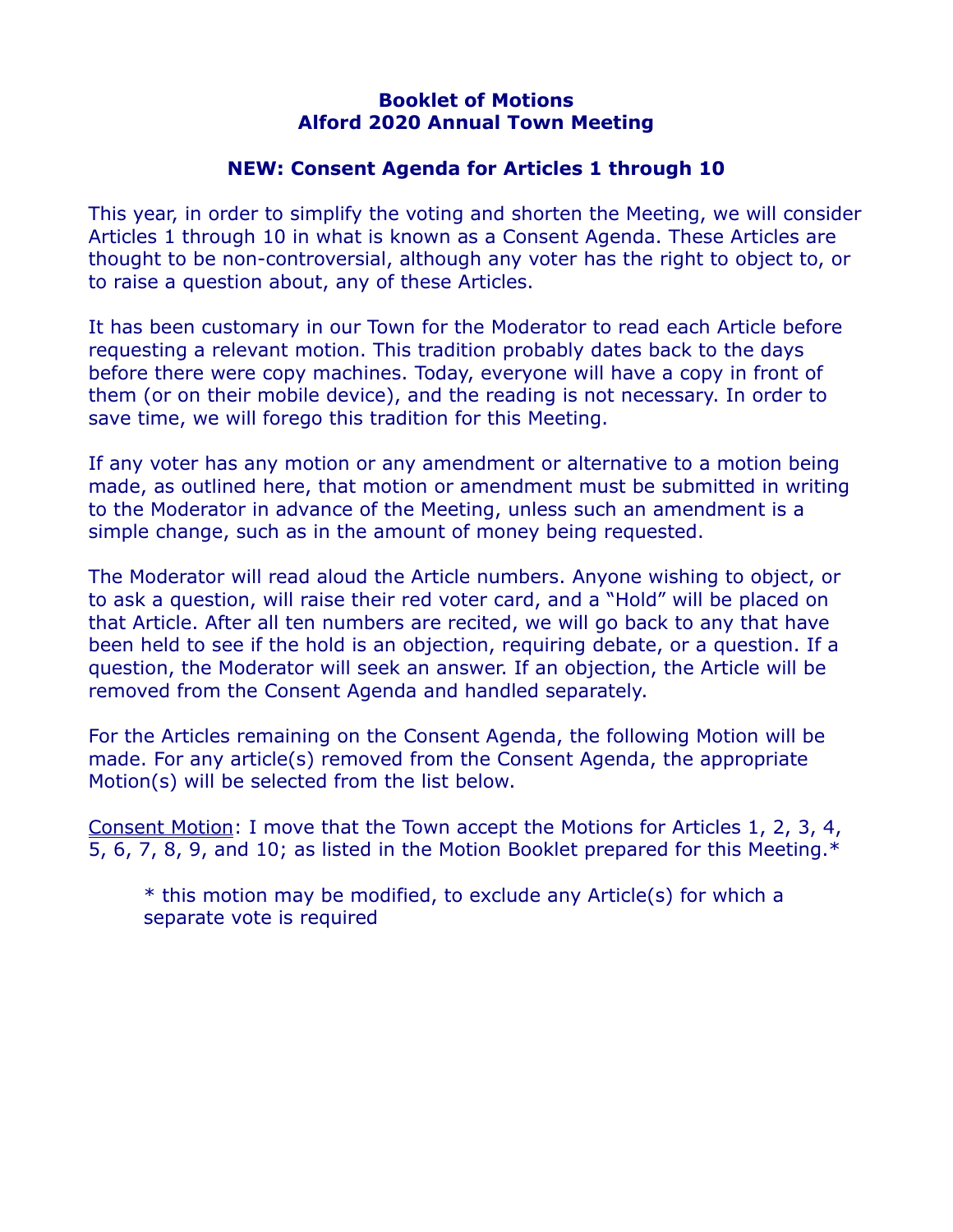ARTICLE 1. I move that the Town authorize the Board of Selectmen and the Board of Health to appoint any member of the Board of Selectmen, or Board of Health, respectively, to another office or position for the term provided by law, if any, otherwise for a term not to exceed one year, in accordance with Section 4A of Chapter 41 of the Massachusetts General Laws.

ARTICLE 2. I move that the Town accept any and all funds being provided by the Commonwealth of Massachusetts Division of Transportation (Mass DOT), under the provisions of Chapter 90 of the Massachusetts General Laws, to pay for such costs as allowed by appropriate legislation in connection with the maintenance, repair, and construction of Town ways and bridges.

ARTICLE 3. I move that the Town fix the maximum amount that may be spent during fiscal year 2021, beginning on July 1, 2020, for the revolving funds established in the Town's by-laws for certain departments, boards, committees, agencies and officers in accordance with Massachusetts General Laws, Chapter 44, Section 53E½, as follows:

| <b>Revolving Fund</b> | Department, Board, Committee, Agency or<br><b>Officer</b> | <b>FY 2021 Spending Limit</b> |
|-----------------------|-----------------------------------------------------------|-------------------------------|
| Inspection Services   |                                                           |                               |
|                       | Fire Inspector                                            | \$5,000                       |
|                       | Sanitation Inspector                                      | \$5,000                       |
|                       | Electrical Inspector                                      | \$5,000                       |
|                       | Plumbing Inspector                                        | \$5,000                       |

ARTICLE 4. I move that the Town transfer from the general fund free cash account, \$40,000.00 to increase the Stabilization Fund in accordance with the provisions of Section 5B of Chapter 40 of the Massachusetts General Laws.

ARTICLE 5. I move that the Town raise and appropriate \$150,000.00 to pay the cost of repairs and improvements to Alford Highways.

ARTICLE 6. I move that the Town authorize the Select Board to enter into up to a ten (10) year contract with the option for a five (5) year extension, commencing on July 1, 2020 with the qualified vendor selected by the Massachusetts Department of Environmental Protection (Mass DEP) through a competitive bid process for recycling processing services for the Town, subject to the Select board's determination that the contract is in the best interests of the Town.

ARTICLE 7. I move that the Town transfer from the general fund free cash account \$50,300.00 to pay the cost of debt service on the 7 Alford Road Property.